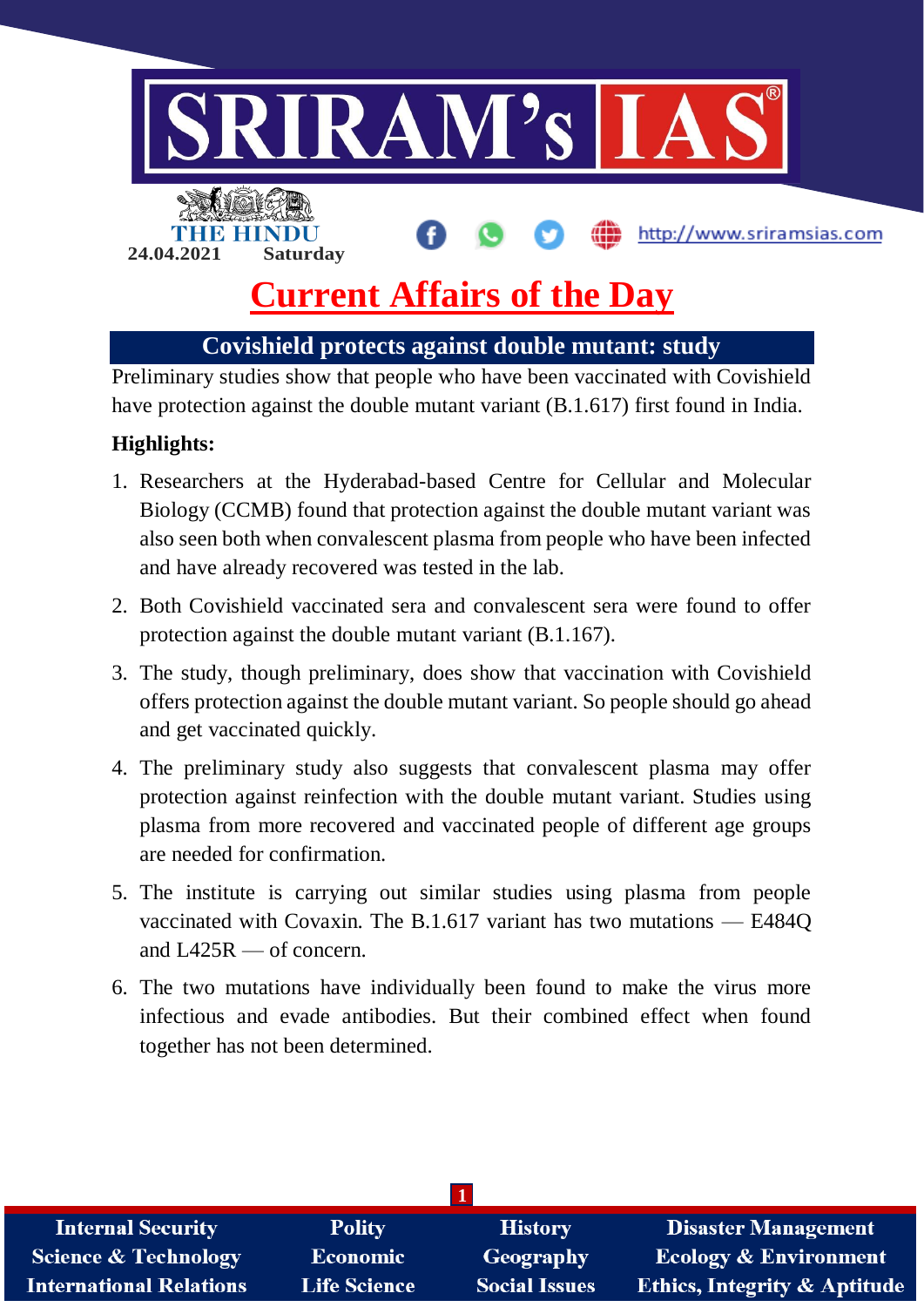

The Drug Controller General of India (DCGI) on Friday granted emergency use approval for pharma major Zydus Cadila's antiviral drug 'Virafin' to treat moderate COVID-19 in adults, the company press release said.

# **Highlights:**

- 1. A single dose subcutaneous regimen of the antiviral Virafin will make the treatment more convenient for the patients. When administered early on during COVID, Virafin will help patients recover faster and avoid much of the complications. Virafin will be available on the prescription of a medical specialist for use in hospital/institutional setup," the release added.
- 2. The drug's safety profile is already well known as it is used in treating people with chronic hepatitis B and C. The drug has been repurposed for treating moderate COVID-19 disease.
- 3. The therapy "significantly reduces the viral load when given early on and can help in better disease management".
- 4. In a multi-centre trial in 20-25 centres across India, the company found the drug reduced the need for supplemental oxygen. This clearly "indicates that the antiviral was able to control respiratory distress and failure which has been one of the major challenges in treating COVID-19", the company said.
- 5. In the phase-3 trials, the drug was able to achieve "better clinical improvement in the patients suffering from COVID-19". A "higher proportion (91.15%) of patients administered the drug were RT-PCR negative by day seven as it ensures faster viral clearance".

# **RBI extends States' Ways and Means credit to Sept.**

The Reserve Bank of India (RBI) decided to continue with the existing interim Ways and Means Advances (WMA) scheme limit of ₹51,560 crores for all States/ UTs shall for six months i.e., up to September 30, given the prevalence of COVID-19.

| <b>Internal Security</b>        | <b>Polity</b>       | <b>History</b>       | <b>Disaster Management</b>              |  |  |  |
|---------------------------------|---------------------|----------------------|-----------------------------------------|--|--|--|
| <b>Science &amp; Technology</b> | <b>Economic</b>     | Geography            | <b>Ecology &amp; Environment</b>        |  |  |  |
| <b>International Relations</b>  | <b>Life Science</b> | <b>Social Issues</b> | <b>Ethics, Integrity &amp; Aptitude</b> |  |  |  |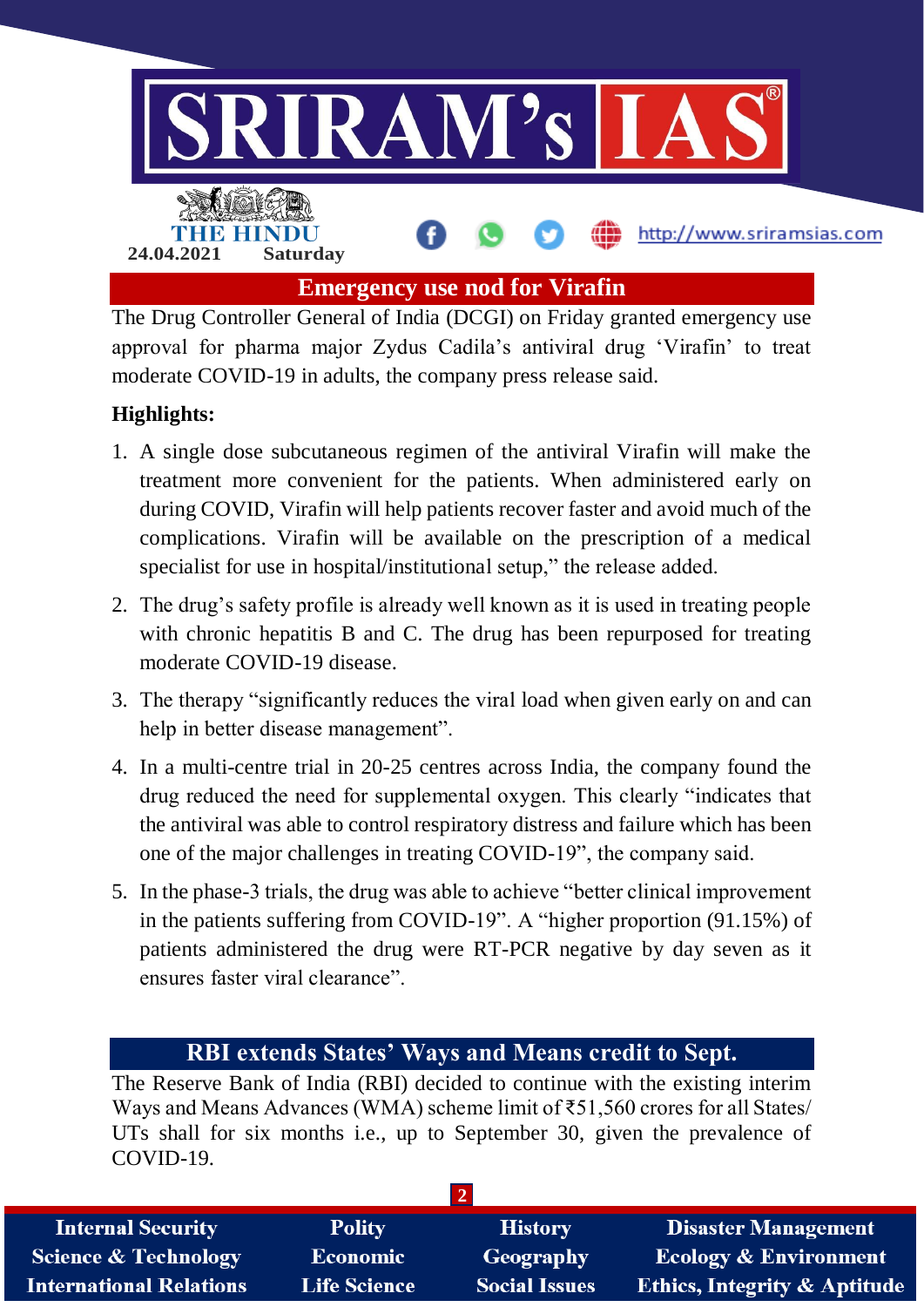

### **Highlights:**

- 1. Based on the recommendations of the Advisory Committee on WMA to State Governments, 2021 (chaired by Sudhir Shrivastava) the RBI had revised the WMA Scheme of States and Union Territories (UTs), it said.
- 2. The WMA limit arrived at by the Committee based on a total expenditure of States/ UTs, works out to  $\text{\textsterling}47,010$  crores. The RBI said it would review the WMA limit thereafter, depending on the course of the pandemic and its impact on the economy.
- 3. The Special Drawing Facility availed by State Governments/ UTs shall continue to be linked to the quantum of their investments in marketable securities issued by the Government of India, including the Auction Treasury Bills, it said.

### **About: WMAs**

#### **What exactly is Ways and Means Advances (WMA)?**

Simply put, it is a facility for both the Centre and states to borrow from the RBI. These borrowings are meant purely to help them to tide over temporary mismatches in cash flows of their receipts and expenditures. In that sense, they aren't a source of finance per se. Section 17(5) of the RBI Act, 1934 authorises the central bank to lend to the Centre and state governments subject to their being repayable "not later than three months from the date of the making of the advance".

#### **How much does the RBI charge on these advances?**

The interest rate on WMA is the RBI's repo rate, which is basically the rate at which it lends short-term money to banks. That rate is currently 4.4%. The governments are, however, allowed to draw amounts in excess of their WMA limits. The interest on such overdraft is 2 percentage points above the repo rate, which now works out to 6.4%. Further, no state can run an overdraft with the RBI for more than a certain period.

#### **What are the existing WMA limits and overdraft conditions?**

For the Centre, the WMA limit during the first half of 2020-21 (April-September) has been fixed at Rs 120,000 crore. This is 60% higher than the Rs 75,000 crore limit for the same period of 2019-20. The limit for the second half of the last fiscal

| <b>Internal Security</b>        | <b>Polity</b>       | <b>History</b>       | <b>Disaster Management</b>              |  |  |  |
|---------------------------------|---------------------|----------------------|-----------------------------------------|--|--|--|
| <b>Science &amp; Technology</b> | <b>Economic</b>     | Geography            | <b>Ecology &amp; Environment</b>        |  |  |  |
| <b>International Relations</b>  | <b>Life Science</b> | <b>Social Issues</b> | <b>Ethics, Integrity &amp; Aptitude</b> |  |  |  |